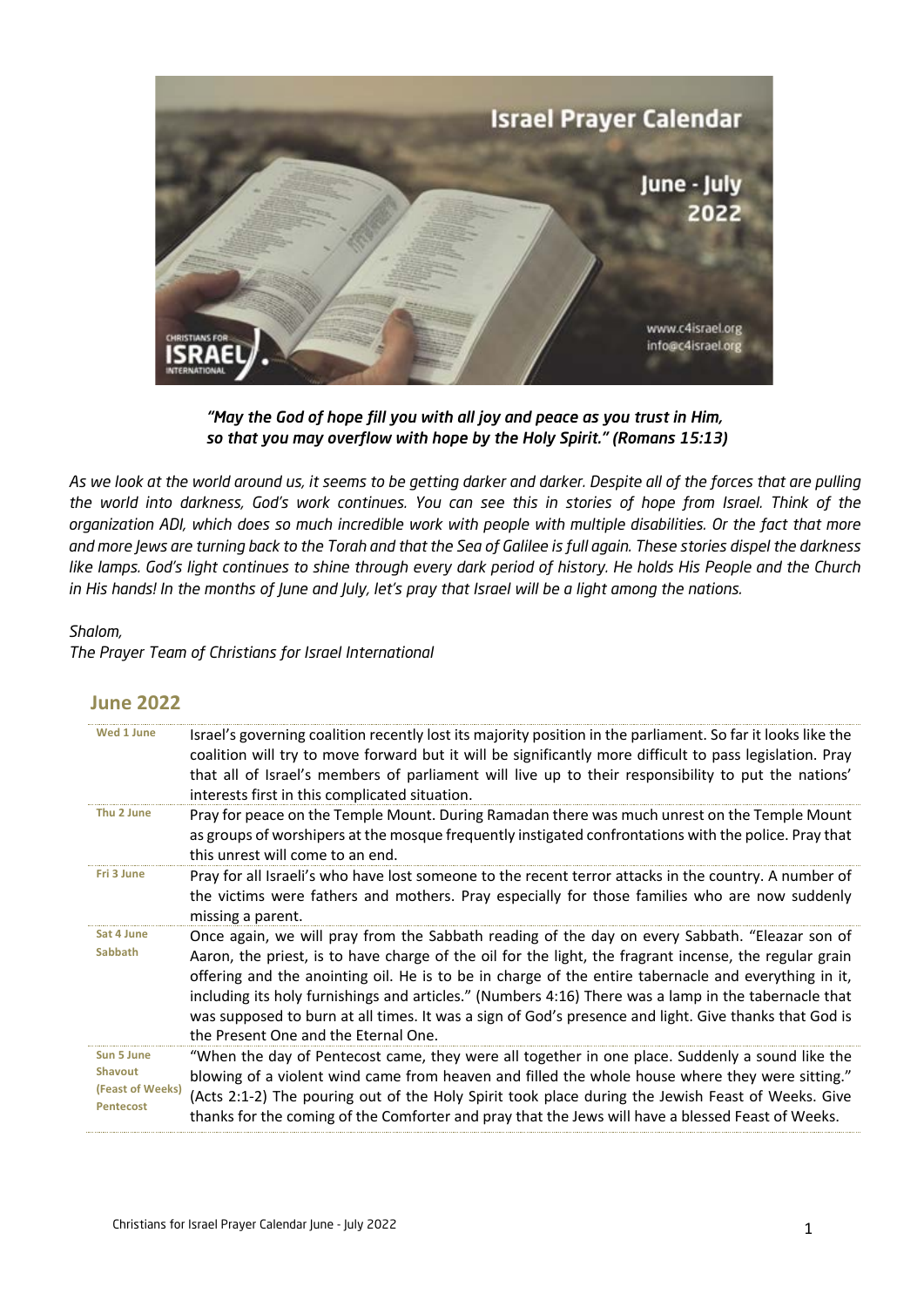| Mon 6 June        | "In the last days, God says, I will pour out my Spirit on all people. Your sons and daughters will      |
|-------------------|---------------------------------------------------------------------------------------------------------|
| <b>Shavout</b>    |                                                                                                         |
| (Feast of Weeks)  | prophesy, your young men will see visions, your old men will dream dreams." (Acts 2:17) Pray that       |
|                   | God will pour out His Spirit on the whole Jewish People so that they can serve Him in unity.            |
| <b>Tue 7 June</b> | There have been many stabbings in Israel recently. Sometimes there are several weeks in a row with      |
|                   | three or more stabbings per week. Pray for protection from these attacks. Pray that the perpetrators    |
|                   |                                                                                                         |
|                   | (most of them Palestinians) will be stopped in time. Also pray for those who have lost loved ones due   |
|                   | to an attack.                                                                                           |
| Wed 8 June        | Pray for Israeli army war veterans who are battling PTSD, post-traumatic stress disorder. Pray that     |
|                   | they will receive the help they need and pray for healing from their trauma. Also pray that the people  |
|                   | around them will treat them with love and patience.                                                     |
| Thu 9 June        | Pray that Israeli political leaders will seek advice from people who walk with God and who can share    |
|                   | God's wisdom with them.                                                                                 |
| Fri 10 June       | Studies show that cases of depression have increased significantly since the beginning of the COVID     |
|                   |                                                                                                         |
|                   | pandemic, especially among teenage girls. Pray for young people in Israel. Pray that they will get      |
|                   | quality care if they wrestle with mental issues and pray that they may also experience God's comfort.   |
| Sat 11 June       | "The LORD bless you and keep you; the LORD make His face to shine on you and be gracious to you;        |
| <b>Sabbath</b>    | the LORD turn His face toward you and give you peace." (Numbers 6:24-26) This is a beautiful blessing   |
|                   | given to Israel. Pray this blessing for and over Israel.                                                |
|                   |                                                                                                         |
| Sun 12 June       | Right now the Sea of Galilee is almost completely full for the first time in 30 years. The lake is an   |
|                   | important drinking water reservoir, so this is very good news for the country. Give thanks for this.    |
| Mon 13 June       | Due to a number of terrorist attacks in Israel, Israeli citizens who have weapons permits have been     |
|                   | asked to carry their weapon with them when they are out in public. This is so that they can take        |
|                   | immediate action in the case of an attack. Pray for wisdom for these armed civilians about when and     |
|                   | how to intervene in these dangerous situations.                                                         |
| Tue 14 June       | Pray for our brave C4I team in Ukraine - for protection, for wisdom to be in the right place at the     |
|                   | right time, and for the strength and grace they need as they stand with the Jewish community in         |
|                   |                                                                                                         |
|                   | Ukraine through this difficult time.                                                                    |
| Wed 15 June       | Pray for the Israeli police. Unfortunately they have to take out terrorists on a regular basis, putting |
|                   | themselves in dangerous situations as well. Pray for wisdom and protection for the Israeli police.      |
| Thu 16 June       | Israeli Member of Parliament Ayman Odh, a member of one of the Arab parties, recently urged Arab        |
|                   | police officers to stop serving on the Israeli police force because according to him this aids the      |
|                   | occupation" of Palestinians. Pray that no one will follow his advice and that there will be Arabs who"  |
|                   | openly disagree with him on this point.                                                                 |
| Fri 17 June       | It is extremely difficult for the Israeli government to determine how they should deal with the         |
|                   | construction of Jewish villages in Judea and Samaria. The international community condemns this         |
|                   | construction but there are many who consider Judea and Samaria the heart of the Jewish nation.          |
|                   |                                                                                                         |
|                   | Pray that the government will receive the wisdom they need to make good decisions; that they will       |
|                   | not be led by foreign criticism but by God's Word and His promises.                                     |
| Sat 18 June       | "That is how it continued to be; the cloud covered it, and at night it looked like fire. Whenever the   |
| <b>Sabbath</b>    | cloud lifted from above the tent, the Israelites set out; wherever the cloud settled, the Israelites    |
|                   | encamped." (Numbers 9:16-17) God showed Israel where to go in an extraordinary way. Pray that           |
|                   | Israel will seek and experience God's guidance today as well.                                           |
| Sun 19 June       | Millions of tourists are expected to visit Israel this summer. Pray that many people will indeed visit  |
|                   | Israel and learn to love the nation and the God of Israel.                                              |
| Mon 20 June       | Large parts of Israel are extremely arid, yet Israeli farmers are growing fruits and vegetables in dry  |
|                   |                                                                                                         |
|                   | regions with more and more success. They have developed all kinds of techniques to make this            |
|                   | possible. Give thanks for this development and pray for a blessing over the ongoing research in this    |
|                   | area.                                                                                                   |
| Tue 21 June       | Israeli young people start their military service at 18 years old. This means that at a young age they  |
|                   | do work that requires a great amount of responsibility. Pray for these young men and women, for         |
|                   | the strength to do their jobs and for their protection.                                                 |
| Wed 22 June       | Pray for all Muslims who live in Israel. Pray that they will experience conversion and that Jesus will  |
|                   | reveal Himself to them.                                                                                 |
|                   |                                                                                                         |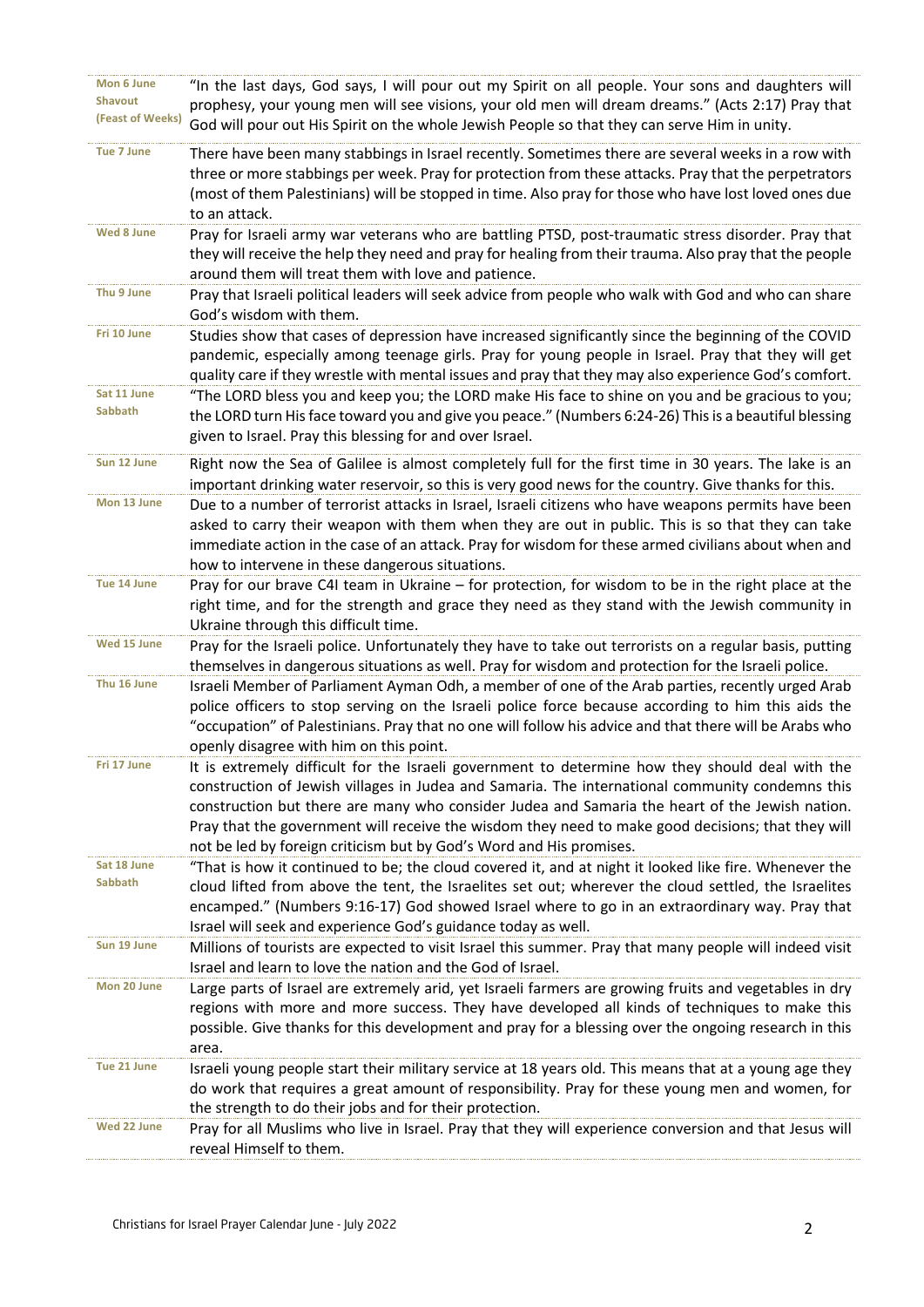| Thu 23 June<br>In the Negev desert, the region's first rehabilitation hospital has been opened. It is run by ADI, an<br>organization that works to provide care to children with multiple disabilities. Before this hospital<br>opened, people from the south of Israel had to travel long distances for medical assistance. Give<br>thanks for the opening of this hospital and pray that many people may receive help there.<br>Fri 24 June<br>A few months ago, Israel started using a new monitoring system on the northern border. The system<br>is mounted on a large zeppelin outfitted with ultramodern sensors. Israel uses this zeppelin to keep<br>tabs on Iran and other threats. Give thanks for this new system and pray that it will help Israel<br>counteract threats to national security quickly and effectively.<br>Sat 25 June<br>"Then Caleb silenced the people before Moses and said, 'We should go up and take possession of the<br>Sabbath<br>land, for we can certainly do it.' But the men who had gone up with him said, 'We can't attack those<br>people, they are stronger than we are."" (Numbers 13:30-31) It takes courage to do what God asks.<br>Pray that Israel will have this courage in our days.<br>Sun 26 June<br>With danger on every side of Israel's borders and the added risk of an attack from Iran, there is plenty<br>of reason for Israeli's to be scared. Yet many Israeli's show that they are resilient and do not allow<br>their lives to be ruled by fear. Pray that Israeli's will hold onto this attitude, even if the danger<br>increases. Pray that they will put their trust in God and that God will save them from all their<br>distresses.<br>Mon 27 June<br>"For He will command His angels concerning, you to guard you in all your ways." (Psalm 91:11) Pray<br>that God's angel armies will stand guard on the borders of Israel.<br>Tue 28 June<br>"What, then, shall we say in response to these things? If God is for us, who can be against us?"<br>(Romans 8:31) Pray that Israeli's may know this to be true, especially those who live close to the<br>border with Gaza. It doesn't mean that area is any less dangerous, but it does mean that God is<br>watching over them. After all, they are His people!<br>Wed 29 June<br>For the first time in 14 years, an Israeli head of state has visited Turkey. Relations between Israel and<br>Turkey have been bad over past several years but now that is changing. This is partly because Turkey<br>realizes that it needs Israel for its own economic progress. Pray for wisdom for Israel in responding<br>to Turkey's advances.<br>Thu 30 June<br>Pray that God will provide the Israeli army with everything it needs to take out Iran's nuclear<br>enrichment facilities if it that becomes necessary. |  |  |
|----------------------------------------------------------------------------------------------------------------------------------------------------------------------------------------------------------------------------------------------------------------------------------------------------------------------------------------------------------------------------------------------------------------------------------------------------------------------------------------------------------------------------------------------------------------------------------------------------------------------------------------------------------------------------------------------------------------------------------------------------------------------------------------------------------------------------------------------------------------------------------------------------------------------------------------------------------------------------------------------------------------------------------------------------------------------------------------------------------------------------------------------------------------------------------------------------------------------------------------------------------------------------------------------------------------------------------------------------------------------------------------------------------------------------------------------------------------------------------------------------------------------------------------------------------------------------------------------------------------------------------------------------------------------------------------------------------------------------------------------------------------------------------------------------------------------------------------------------------------------------------------------------------------------------------------------------------------------------------------------------------------------------------------------------------------------------------------------------------------------------------------------------------------------------------------------------------------------------------------------------------------------------------------------------------------------------------------------------------------------------------------------------------------------------------------------------------------------------------------------------------------------------------------------------------------------------------------------------------------------------------------------------------------------------------------------------------------------------------------------------------------------------------------------------------------------------------------|--|--|
|                                                                                                                                                                                                                                                                                                                                                                                                                                                                                                                                                                                                                                                                                                                                                                                                                                                                                                                                                                                                                                                                                                                                                                                                                                                                                                                                                                                                                                                                                                                                                                                                                                                                                                                                                                                                                                                                                                                                                                                                                                                                                                                                                                                                                                                                                                                                                                                                                                                                                                                                                                                                                                                                                                                                                                                                                                        |  |  |
|                                                                                                                                                                                                                                                                                                                                                                                                                                                                                                                                                                                                                                                                                                                                                                                                                                                                                                                                                                                                                                                                                                                                                                                                                                                                                                                                                                                                                                                                                                                                                                                                                                                                                                                                                                                                                                                                                                                                                                                                                                                                                                                                                                                                                                                                                                                                                                                                                                                                                                                                                                                                                                                                                                                                                                                                                                        |  |  |
|                                                                                                                                                                                                                                                                                                                                                                                                                                                                                                                                                                                                                                                                                                                                                                                                                                                                                                                                                                                                                                                                                                                                                                                                                                                                                                                                                                                                                                                                                                                                                                                                                                                                                                                                                                                                                                                                                                                                                                                                                                                                                                                                                                                                                                                                                                                                                                                                                                                                                                                                                                                                                                                                                                                                                                                                                                        |  |  |
|                                                                                                                                                                                                                                                                                                                                                                                                                                                                                                                                                                                                                                                                                                                                                                                                                                                                                                                                                                                                                                                                                                                                                                                                                                                                                                                                                                                                                                                                                                                                                                                                                                                                                                                                                                                                                                                                                                                                                                                                                                                                                                                                                                                                                                                                                                                                                                                                                                                                                                                                                                                                                                                                                                                                                                                                                                        |  |  |
|                                                                                                                                                                                                                                                                                                                                                                                                                                                                                                                                                                                                                                                                                                                                                                                                                                                                                                                                                                                                                                                                                                                                                                                                                                                                                                                                                                                                                                                                                                                                                                                                                                                                                                                                                                                                                                                                                                                                                                                                                                                                                                                                                                                                                                                                                                                                                                                                                                                                                                                                                                                                                                                                                                                                                                                                                                        |  |  |
|                                                                                                                                                                                                                                                                                                                                                                                                                                                                                                                                                                                                                                                                                                                                                                                                                                                                                                                                                                                                                                                                                                                                                                                                                                                                                                                                                                                                                                                                                                                                                                                                                                                                                                                                                                                                                                                                                                                                                                                                                                                                                                                                                                                                                                                                                                                                                                                                                                                                                                                                                                                                                                                                                                                                                                                                                                        |  |  |
|                                                                                                                                                                                                                                                                                                                                                                                                                                                                                                                                                                                                                                                                                                                                                                                                                                                                                                                                                                                                                                                                                                                                                                                                                                                                                                                                                                                                                                                                                                                                                                                                                                                                                                                                                                                                                                                                                                                                                                                                                                                                                                                                                                                                                                                                                                                                                                                                                                                                                                                                                                                                                                                                                                                                                                                                                                        |  |  |
|                                                                                                                                                                                                                                                                                                                                                                                                                                                                                                                                                                                                                                                                                                                                                                                                                                                                                                                                                                                                                                                                                                                                                                                                                                                                                                                                                                                                                                                                                                                                                                                                                                                                                                                                                                                                                                                                                                                                                                                                                                                                                                                                                                                                                                                                                                                                                                                                                                                                                                                                                                                                                                                                                                                                                                                                                                        |  |  |

## **July 2022**

| Fri 1 July<br>In February this year two Iranian drones were shot down over Iraq by American fighter planes. The                                                                                                                                                                                                                                                                                                                                                     |  |
|---------------------------------------------------------------------------------------------------------------------------------------------------------------------------------------------------------------------------------------------------------------------------------------------------------------------------------------------------------------------------------------------------------------------------------------------------------------------|--|
| drones were on their way to Israel to explode there. Give thanks that these drones could be downed<br>and Iran couldn't harm Israel.                                                                                                                                                                                                                                                                                                                                |  |
| Sat 2 July<br>"So Aaron took it as Moses said and ran into the midst of the assembly. And behold, the plague had<br><b>Sabbath</b><br>already begun among the people. And he put on the incense and made atonement for the people.<br>And he stood between the dead and the living, and the plague was stopped." (Numbers 16:47-48)<br>Like Aaron made atonement for the people, Jesus made atonement for the world. Give thanks for<br>this.                       |  |
| Sun 3 July<br>At the end of March there was a diplomatic summit with representatives from Israel, the United<br>States, Egypt, Morocco and Bahrein. In the future these countries will meet more often. Purpose of<br>the summit was to strengthen mutual ties and to jointly counter the threat from Iran. Pray for wisdom<br>for the countries to make the right decisions together.                                                                              |  |
| Mon 4 July<br>In the past years the Israeli and German air force started to work very closely together and there are<br>very good ties. Also in other areas the relationship between Israel and Germany is very good, but<br>there is also certainly room for improvement. Germany doesn't always vote within the United<br>Nations in favor of Israel when Israel is accused wrongly again. Pray that the relationship between<br>Israel and Germany will improve. |  |
| Tue 5 July<br>The United Nations has appointed a new rapporteur for the situation of human rights in the<br>Palestinian areas, namely the Italian Francesca Albanese. Israel is very upset about this, because<br>Francesca Albanese compares the situation of the Palestinians in 1948 with the Holocaust. Pray that<br>Francesca Albanese is going to be replaced or repents.                                                                                     |  |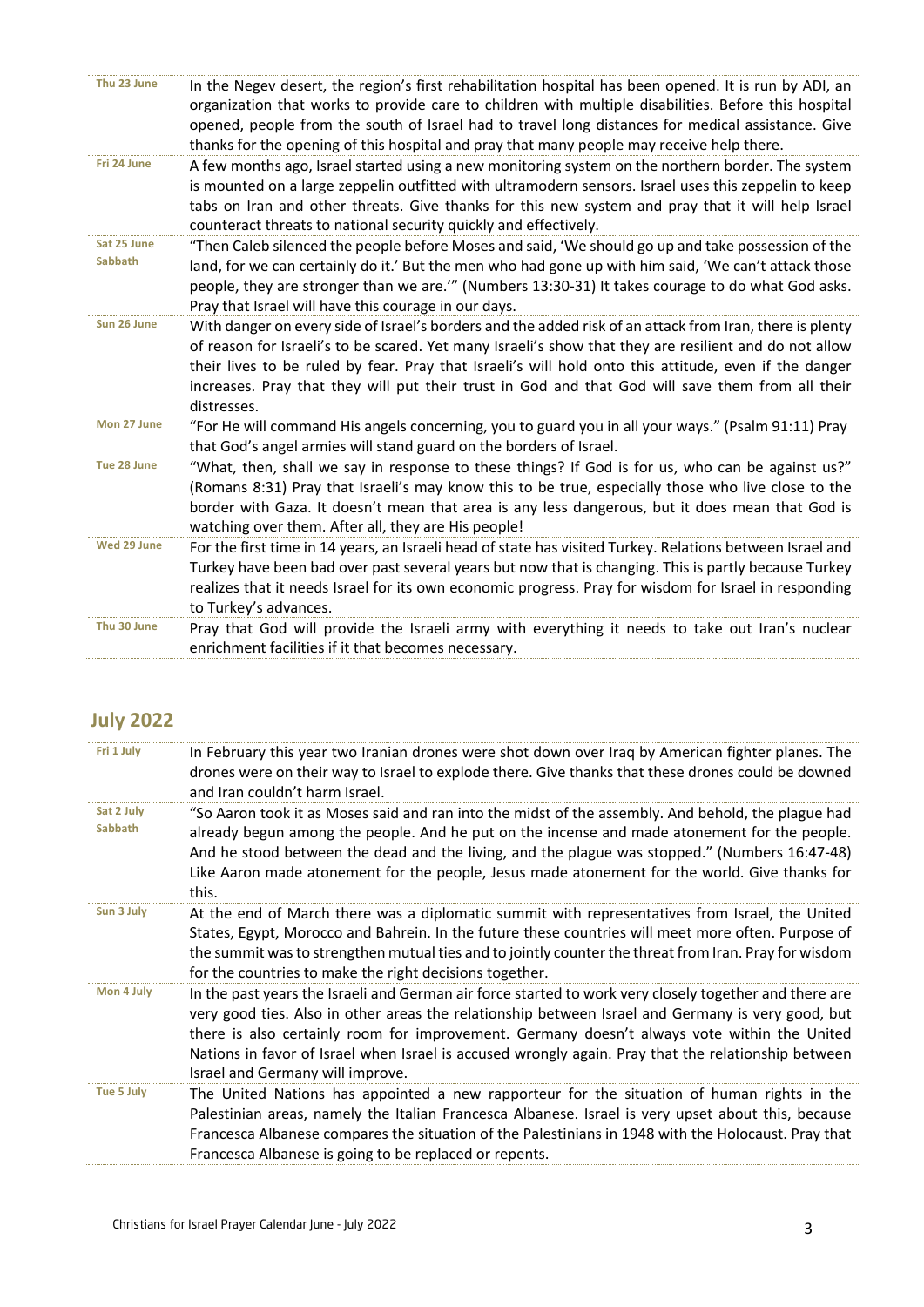| Wed 6 July                    | Kuwait is the only country in the Persian Gulf that continues to fight Israel. The other countries in the         |
|-------------------------------|-------------------------------------------------------------------------------------------------------------------|
|                               | Persian Gulf, like Bahrain, have actually sought rapprochement with Israel. Pray that Kuwait will do              |
|                               | the same and abandon the hatred towards Israel.                                                                   |
| Thu 7 July                    | Israel has made public that Iran has made enough plutonium to produce a bomb. Pray that Iran will                 |
|                               | not be capable to actually make such a bomb.                                                                      |
| Fri 8 July                    | Pray for more solidarity between Israel and the Church, despite of all differences that may exist.                |
| Sat 9 July                    | "So Moses made a bronze serpent and set it on a pole. And if a serpent bit anyone, he would look at               |
| Sabbath                       | the bronze serpent and live." Numbers 21:9 God is a merciful God. Even when we as humans make                     |
|                               | mistakes, God gives solutions and a new chance. Give thanks for this great miracle.                               |
| Sun 10 July                   | Pray that intercession for Israel in Sunday's services will take a standard place in the prayer of pastors.       |
|                               | Pray that this may also inspire Church members to pray for Israel as well.                                        |
| Mon 11 July                   | "They are Israelites, and to them belong the adoption, the glory, the covenants, the giving of the law,           |
|                               | the worship, and the promises." Romans 9:4. Pray that Christians will take an interest in God's loyalty           |
|                               | to Israel and that this may lead to more love and prayer for Israel.                                              |
| Tue 12 July                   | Pray that he immigrants who recently emigrated to Israel will find a house soon. Israel has shortage              |
|                               | on the housing market and the construction of new houses is in full swing. Pray for a blessing on                 |
|                               | these activities.                                                                                                 |
| Wed 13 July                   | In India some 5,000 people live who according to tradition are descended from the tribe of Menashe.               |
|                               | Some 5,000 members of Menashe's tribe already moved to Israel at an earlier stage. Pray that those                |
|                               | who still live in India and want to move may have the opportunity to do so.                                       |
| Thu 14 July                   | Pray that Christians may see that the fact that presently so many Jews return to Israel is a fulfilment           |
|                               | of God's promise that He will take His people home.                                                               |
| Fri 15 July                   | Today there are many Jews in Russia who do not feel safe anymore and want to return to Israel too.                |
|                               | Practically this is very difficult, because there are almost no more flights from Russia to Israel. Pray          |
| Sat 16 July                   | that for these Jews opportunities may be provided to make aliyah.                                                 |
| <b>Sabbath</b>                | "Blessed are those who bless you, and cursed are those who curse you." Numbers 24:9b. When                        |
|                               | Balaam wanted to curse Israel, he blessed them. Pray that this may happen today as well with Israel's<br>enemies. |
| Sun 17 July                   | Good education about the Holocaust in schools is important. It makes children aware of the dangers                |
|                               | of antisemitism. Pray that this subject is discussed sufficiently in schools and that good lessons are            |
|                               | taught about it.                                                                                                  |
| Mon 18 July                   | Pray for the Jewish children outside of Israel who are bullied at school because they are Jewish. Pray            |
|                               | that teachers intervene and pray for comfort of these children.                                                   |
| Tue 19 July                   | A Belgian shop owner recently said that he no longer wanted to help Jewish customers due to Israel's              |
|                               | attitude towards Russia. It is terrible that Jews abroad have to pay for Israel's politics. Pray that this        |
|                               | kind of action is punished and will not be copied.                                                                |
| Wed 20 July                   | Research from the University of Tel Aviv has shown that worldwide a record number of antisemitic                  |
|                               | incidents took place. COVID-19 and the May 2021 Gaza war were identified as causes. Pray for                      |
|                               | protection of Jews worldwide against antisemitism.                                                                |
| Thu 21 July                   | The United States, Germany, the United Kingdom and the Netherlands have rejected Amnesty                          |
|                               | International's report about Israel being an Apartheid State. Give thanks for this decision and pray              |
|                               | that many more countries will follow.                                                                             |
| Fri 22 July                   | A survey among Israeli's shows that over fifty percent of them is afraid of a second Holocaust. The               |
|                               | continuing threat from Iran plays an important role in this. Pray for all Israeli's who are afraid of this.       |
|                               | Pray that they may find comfort with God. And pray for protection of Israel against all who want to               |
|                               | exterminate the Jewish people.                                                                                    |
| Sat 23 July<br><b>Sabbath</b> | "The Lord said to Moses, 'Go up into this mountain of Abarim and see the land that I have given to                |
|                               | the people of Israel."" Numbers 27:12. God has given the Land of Israel to the Jewish people. That is             |
|                               | something not many people believe anymore nowadays. Pray that the eyes of many will be opened                     |
|                               | for this truth.                                                                                                   |
| Sun 24 July                   | The Russian Minister of Foreign Affairs recently said that Hitler was partly Jewish. He said this in order        |
|                               | to supposedly show that Zelensky, who is a Jew himself, might just as well be a Nazi. In Israel people            |
|                               | have reacted with shock to these statements. Pray that Russia may see sense about these statements.               |